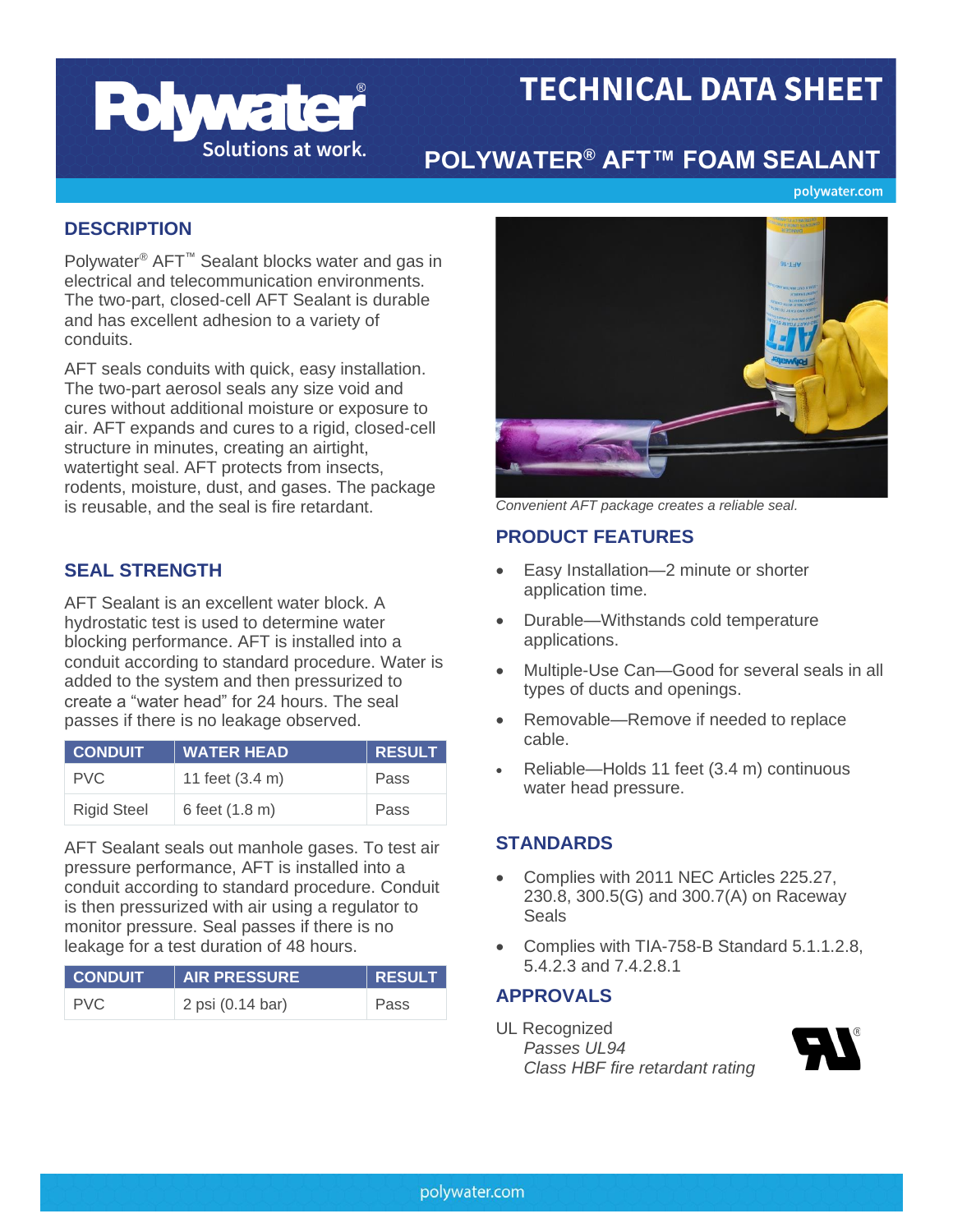# **COMPONENT PHYSICAL PROPERTIES CABLE COMPATIBILITY**

AFT Sealant is a two-part, urethane foam. The liquid Parts A and B are mixed using a unique actuator and nozzle aerosol design.

| <b>PROPERTY</b> | <b>PARTA</b> | ∣ PART B    |
|-----------------|--------------|-------------|
| Color           | Amber/brown  | Dark purple |
| Form            | Liquid       | Liquid      |
| VOC             | $0$ g/L      | $0$ g/L     |

# **CURED RESIN PROPERTIES**

AFT Sealant cures to solid, closed-cell foam.

| <b>PROPERTY</b>                             | <b>RESULT</b>                                   |
|---------------------------------------------|-------------------------------------------------|
| Appearance                                  | Light purple color with<br>small, even cells    |
| Density                                     | 2.5 lb/ft <sup>3</sup> (0.1 g/cm <sup>3</sup> ) |
| Moisture Absorption<br>(ASTM D2842)         | $<$ 4%                                          |
| <b>Compressive Strength</b><br>(ASTM D1621) | 25 psi (0.17 N/mm <sup>2</sup> )                |
| <b>Tensile Strength</b><br>(ASTM D1623)     | 97 psi (0.67 N/mm <sup>2</sup> )                |
| Seal Strength - Water                       | 11 ft (3.4 m)                                   |
| Seal Strength - Air                         | 2 psi (0.14 bar)                                |

# **SEAL TIGHTNESS**

AFT does not allow the passage of gas. AFT is installed using standard procedure. Conduit type and wire fill as noted. A manometer was used to measure air pressure.

| <b>CONDITION</b>                      | <b>RESULT</b>                          |
|---------------------------------------|----------------------------------------|
| 4-inch PVC,<br>10 - 2/0 AL XHHW Wires | Pass<br>Holds 0.007 cfh<br>$(0.2$ lph) |
| 1-inch PVC,<br>10 - 14 AWG THHN Wires | Pass<br>Holds 0.007 cfh<br>$(0.2$ lph) |

*Seal tightness testing is based on UL 1203 Section 88, Leakage of Sealing Fitting Test.*

# **CABLE PULLOUT TESTING**

AFT adheres to cable jacket, creating a strong seal measured by cable pullout strength.

| <b>CABLE JACKET</b> | <b>AVERAGE PULLOUT</b><br><b>FORCE/CABLE SURFACE</b>          |
|---------------------|---------------------------------------------------------------|
| MDPE.               | 320 Lbt/in <sup>2</sup> (2.2 N/mm <sup>2</sup> )              |
| <b>XLPE</b>         | 180 Lb <sub>f</sub> /in <sup>2</sup> (1.2 N/mm <sup>2</sup> ) |
| Nylon (THHN)        | 150 Lbf/in <sup>2</sup> (1.0 N/mm <sup>2</sup> )              |

*A standard application of AFT is used to seal cable into conduit. Force to pull out each cable is measured.*

AFT Sealant is compatible with common cable jacket materials. The cured foam is an inert solid that does not affect cable components.

# **ENVIRONMENTAL RESISTANCE**

AFT Sealant withstands the rigors of the conduit exposure environment.

### **In Service Temperature Use Range**

-20°F to 200°F (-30°C to 95°C)

AFT Sealant does not lose function in direct sunlight. Reacted foam that is exposed to UV will yellow. This discoloration does not affect performance. The foam seal retains its hardness and continues to act as a duct block.

The foam sealant can be protected with a weather proofing paint. Both urethane and epoxy-based products have been tested with good results and excellent adhesion to the foam.

# **CHEMICAL RESISTANCE**

AFT Sealant is chemically resistant to gasoline, oils, dilute acids and bases, and most unsaturated hydrocarbons.

Cured AFT cubes were soaked in chemical for 14 days. After soaking, cubes were cleaned, rinsed, and dried at 70°F(21°C) for 48 hours. Cube compression strength was measured in triplicate according to ASTM D1621. Compression strength was compared to unaged control as noted.

| <b>CHEMICAL</b><br><b>EXPOSURE</b> | $\Delta\%$<br><b>STRENGTH</b> | <b>RESULT</b> |
|------------------------------------|-------------------------------|---------------|
| <b>Methane Gas</b>                 | 104                           | Good          |
| Bleach, 6.0%                       | 98                            | Good          |
| Hydrogen Peroxide                  | 95                            | Good          |
| Dielectric Fluid                   | 90                            | Good          |
| Sodium Hydroxide (1N)              | 98                            | Good          |
| Sulfuric Acid (1N)                 | 97                            | Good          |
| Mineral Oil                        | 94                            | Good          |
| Gasoline                           | 83                            | Fair          |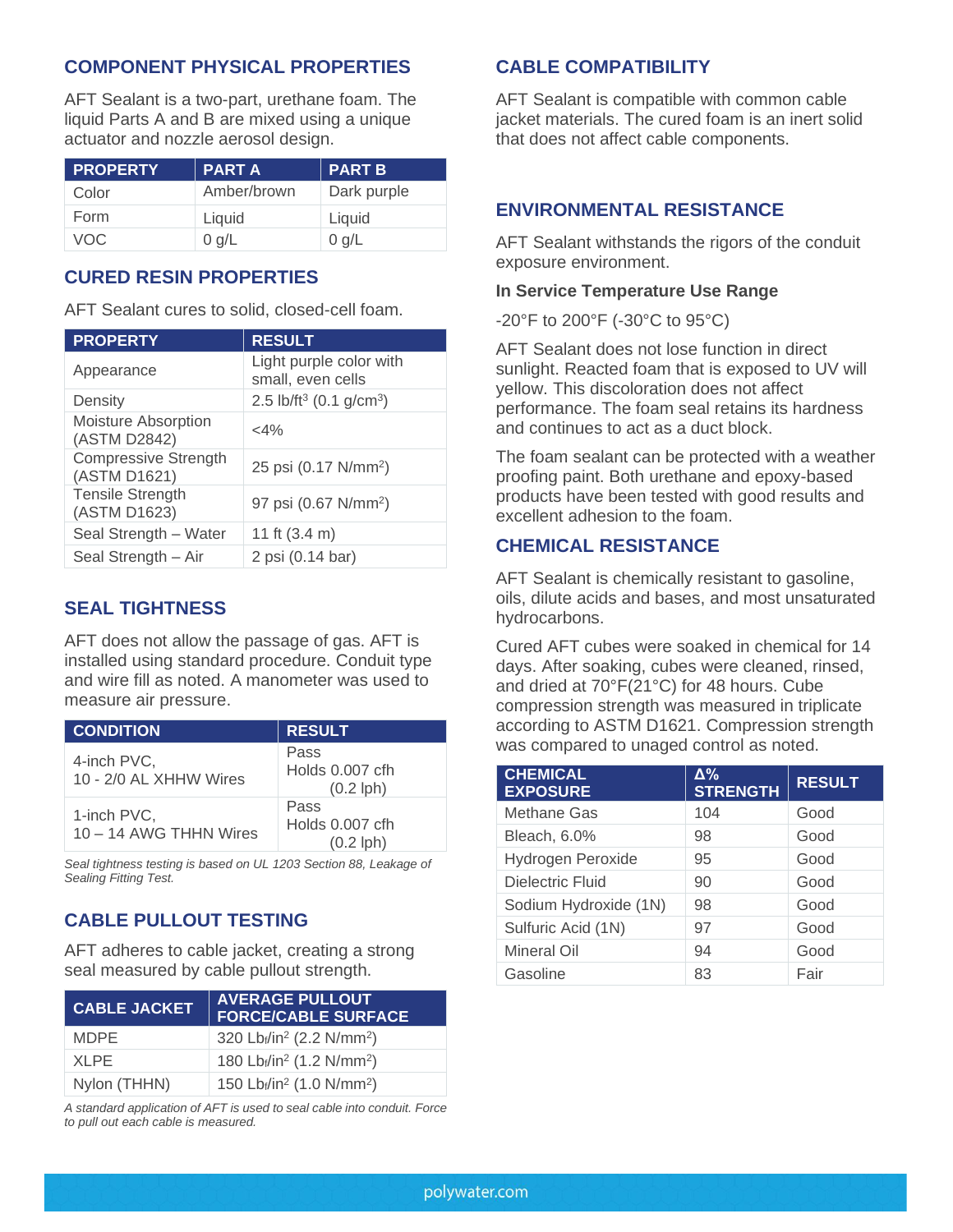### **Quick Installation**

To install AFT, insert dam about 6 inches into the conduit. Shake can for 60 seconds to mix. Lift hinge and insert dispensing nozzle so that it lines up with hinge arrow. Invert can and insert nozzle into the seal space. Squeeze hinge to spray sealant between cables.

*The hinge must be fully depressed and foam should be a uniform color.* 

Fill conduit three-fourths full. Place a dam on the outside of conduit to allow the foam to fully expand around all the cables and fully fill the conduit. It takes about 2 to 3 minutes for foam to fully rise.

### **Application Temperature**

Working temperature for Polywater AFT Sealant is 45°F to 95°F (4°C to 35°C).

### **Water in Duct**

AFT Sealant will cure and seal duct with damp surfaces. Water should not be flowing and should be relatively clean. Any excess water will weaken the seal.

For full installation information, please see AFT use instructions. *[\(www.polywater.com/AFT-](http://www.polywater.com/wp-content/uploads/pdf/FST-INSTRUCTIONS.pdf)[INSTRUCTIONS.pdf\)](http://www.polywater.com/wp-content/uploads/pdf/FST-INSTRUCTIONS.pdf)*

# **CURE RATE**

The AFT Sealant can be used in temperatures down to 45°F (4°C). At lower temperatures, the reaction slows, but the sealant will completely foam and cure with time. AFT foam expands two times its volume as it is dispensed. Full expansion is complete in under 2 minutes at 70°F (21°C). It will take 3 to 5 minutes to be tack free. During this time, do not move cables or touch foam.

# **CLEAN-UP**

Any unreacted material may be cleaned from surfaces with a solvent wipe such as Polywater's Type HP™ Cleaner/Degreaser. The part A amber resin will react with water if surfaces are washed with a soap and water solution. Once reacted, the foam has strong adhesion, and may be scraped or cut from surface.

# **APPLICATION REENTERABLITY AND REMOVAL**

AFT Sealant can be mechanically removed with some effort. Use a long screwdriver to carve out pieces of the cured seal. Use care around existing cables.

# **TROUBLE SHOOTING**

AFT Sealant should be an even, light purple color. If foam is coming out cream or dark purple, it is not properly mixed. Be sure to hold the can upside down and firmly press the hinge applicator. These are the two most common application issues. If the foam is not properly mixed, remove and reinstall.

# **STORAGE AND HANDLING**

Protect can from sunlight. Do not expose the cartridge to temperatures exceeding 122°F (50°C). Do not spray near an open flame or other ignition source. Do not pierce or burn can, even after use.

Product shelf life is 12 months. Cartridge can be used for one month after the product is opened.

# **SAFETY**

AFT Sealant is a two-part urethane foam containing reactive chemicals. Polyurethanes are common in the construction industry and have been used for many years. Some individuals may become sensitized to components in the unreacted resin. Precautions must be observed during use and handling of these materials.

Once reacted, the foam is solid, closed-cell polyurethane. The finished product is non-toxic. See SDS for more information.

#### **Combustion of Cured Foam**

Irritating and toxic smoke and vapors may form during combustion of cured AFT Foam Sealant. If burning the sealant material cannot be avoided, provide appropriate ventilation/respiratory protection against decomposition products during flame cutting operations.